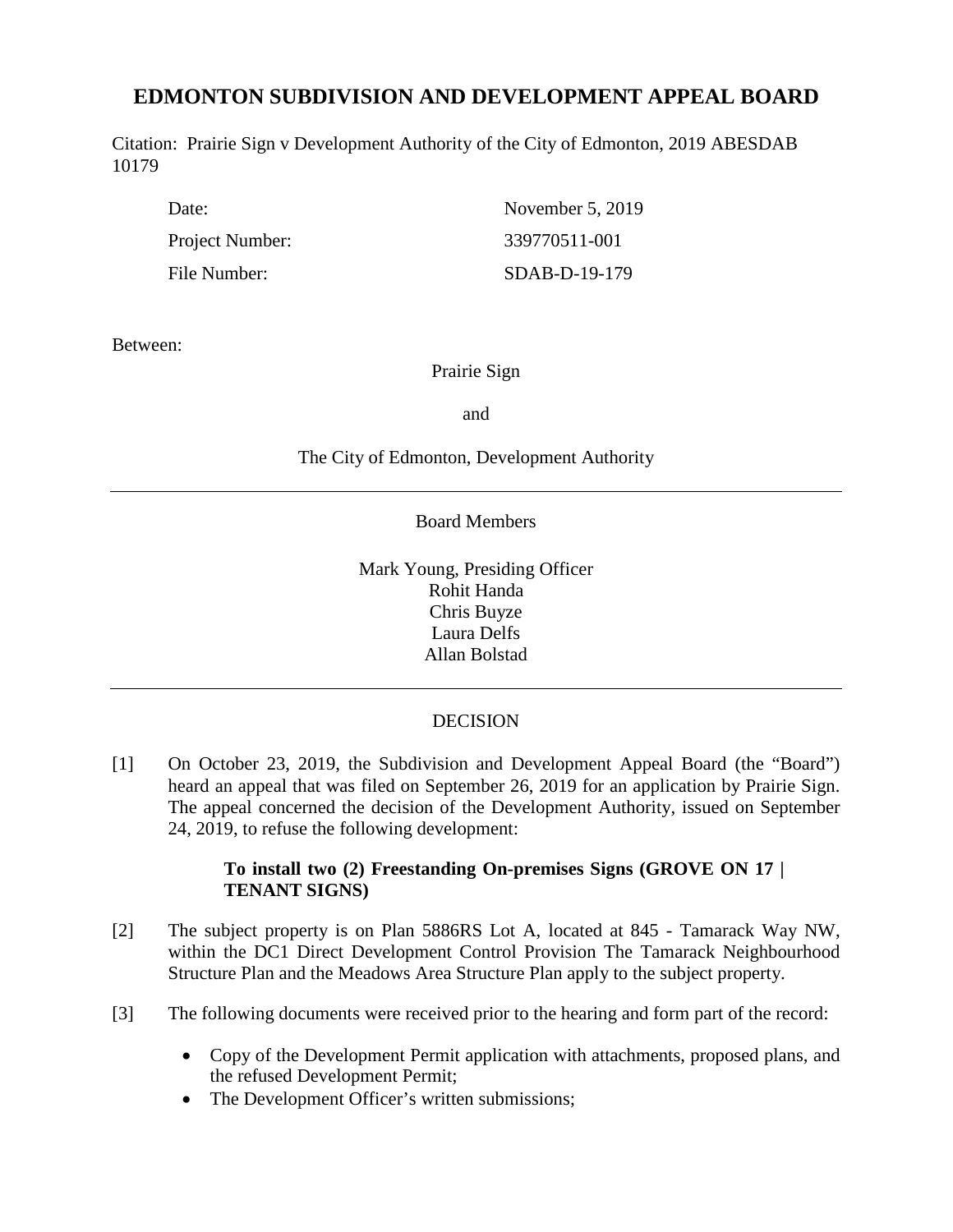- The Appellant's written submissions; and
- One letter of support from an adjacent property owner.

#### **Preliminary Matters**

- [4] At the outset of the appeal hearing, the Presiding Officer confirmed with the parties in attendance that there was no opposition to the composition of the panel.
- [5] The Presiding Officer outlined how the hearing would be conducted, including the order of appearance of parties, and no opposition was noted.
- [6] The appeal was filed on time, in accordance with Section 686 of the *Municipal Government Act*, RSA 2000, c M-26 (the "*Municipal Government Act*").
- [7] The Presiding Officer pointed out that Section 685(4)(b) of the *Municipal Government Act* applies to this appeal. It states:

Despite subsections (1), (2) and (3), if a decision with respect to a development permit application in respect of a direct control district is made by a development authority, the appeal is limited to whether the development authority followed the directions of council, and if the subdivision and development appeal board finds that the development authority did not follow the directions it may, in accordance with the directions, substitute its decision for the development authority's decision.

#### **Summary of Hearing**

- *i) Position of the Appellant, J. Murphy, Q.C., representing the Appellant, Ogilvie LLP and V. Eno, representing Forster Harvard Development Corporation:*
- [8] The Development Officer did not follow the directions of Council because Direct Control Zone Tamarack Bylaw 18909 was used to review and refuse this development permit application. This Bylaw was amended by Bylaw 18820 on July 3, 2019 and subsequently by Bylaw 18989 on August 26, 2019.
- [9] It was clarified in response to a question that the amendments resulted in the addition of several Uses but that none of the development regulations for Area A were changed.
- [10] It is clear that the Development Officer's conclusion that there are too many signs on the site and that only one shopping centre identification sign is allowed on the frontage are both misinterpretations of the DC Bylaw.
- [11] It was his opinion that the Development Officer misinterpreted Schedule 59D and therefore did not follow the directions of Council.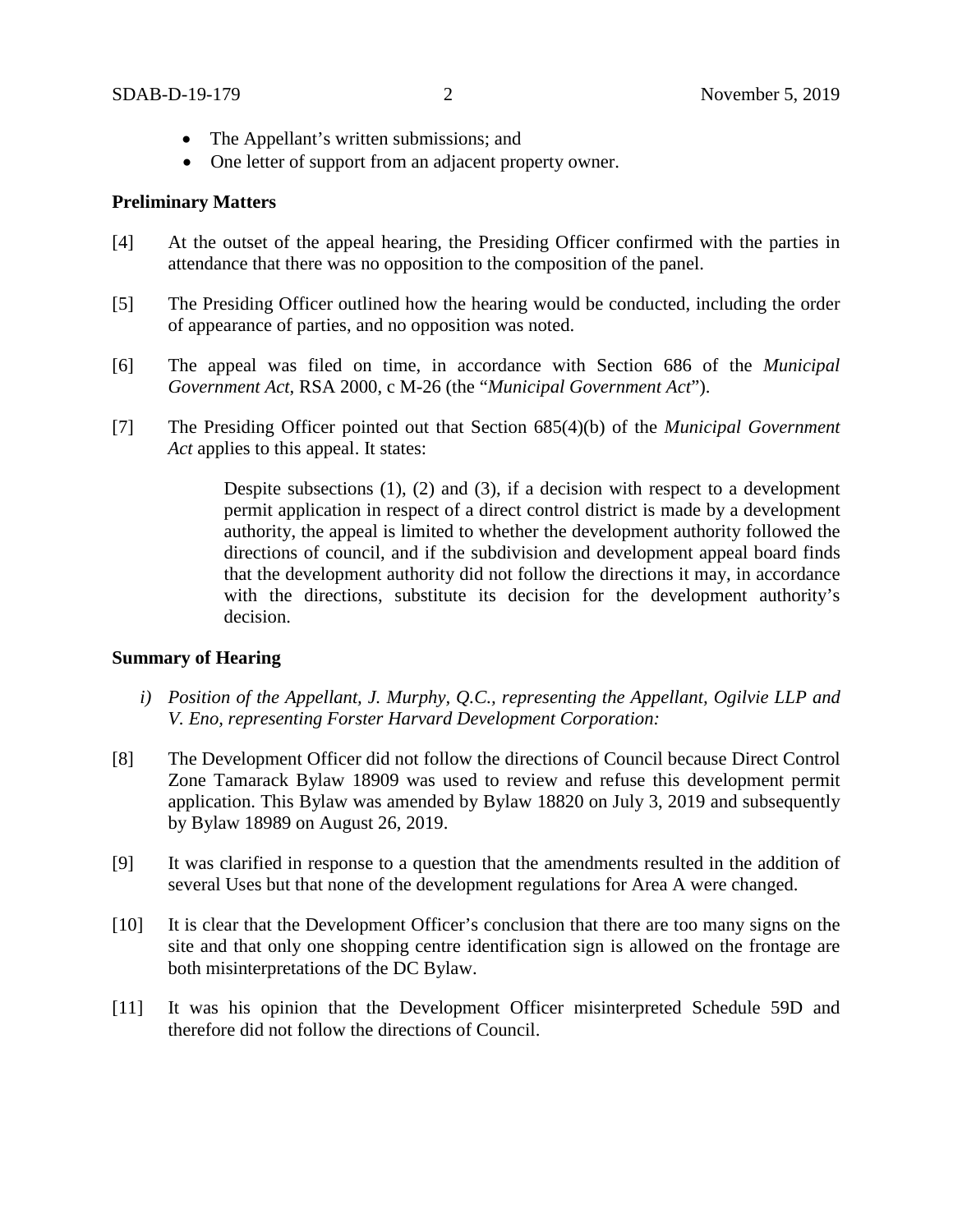- [12] Section 3.1(kk) of Bylaw 18989 includes Freestanding On-premises Signs as a Listed Use. Section 4.3 (g) states that "Signs shall comply with the regulations in Schedule 59D as amended".
- [13] Schedule 59D of the *Edmonton Zoning Bylaw* is a relatively underused Sign Schedule that was designed to be applied to small shopping centre zones. It is difficult to understand why this Schedule was applied to Area A in this DC Bylaw for a relatively large parcel of land.
- [14] Schedule 59D.2(3)(c) states that "the maximum number of Freestanding On-premises Signs shall not exceed one per Frontage abutting a public roadway". Schedule 59D.2(3)(d) states that "the maximum number of Freestanding On-premises Signs, Roof On-premises Signs, Major Digital Signs, Minor Digital On-premises Signs, Minor Digital On-premises Off-premises Signs, and Minor Digital Off-premises signs on a Site shall be four".
- [15] The Development Officer determined that the proposed development does not comply with these regulations.
- [16] Supreme Court of Canada decision, *Rizzo & Rizzo Shoes Ltd., Re*, [1998] 1 S.C.R. 27 provides direction on how to interpret legislation. Paragraph 21 states that "…. Today there is only one principle or approach, namely, the words of an Act are to be read in their entire context and in their grammatical and ordinary sense harmoniously with the scheme of the Act, the object of the Act, and the intention of Parliament".
- [17] The Court determined that a piece of legislation must be read in its entirety rather than picking one part of the legislation to apply to a particular circumstance.
- [18] Paragraph 22 references the *Interpretation Act* which provides that "every Act shall be deemed to be remedial" and directs that every Act shall "receive such fair, large and liberal construction and interpretation as will best ensure the attainment of the object of the Act according to is true intent, meaning and spirit". There is a similar statement saying that when legislation has been changed it has been changed to better deal with the objects of the legislation.
- [19] Paragraph 27 states that "... it is a well-established principle of statutory interpretation that the legislature does not intend to produce absurd consequences. An interpretation can be considered absurd if it leads to ridiculous or frivolous consequences, if it is extremely unreasonable or inequitable, if it is illogical or incoherent, or if it is incompatible with other provisions or with the object of the legislative enactment." No legislative body, including City Council, is trying to come to an absurdity.
- [20] Based on these principles and to determine how many signs are allowed on the subject site, the Development Officer determined that the proposed development violates schedule 59D.2(3)(d), which allows a maximum of four Freestanding On-premises Signs, Roof On-premises Signs, Major Digital Signs, Minor Digital On-premises Signs, Minor Digital On-premises Off-premises Signs, and Minor Digital Off-premises signs on a Site.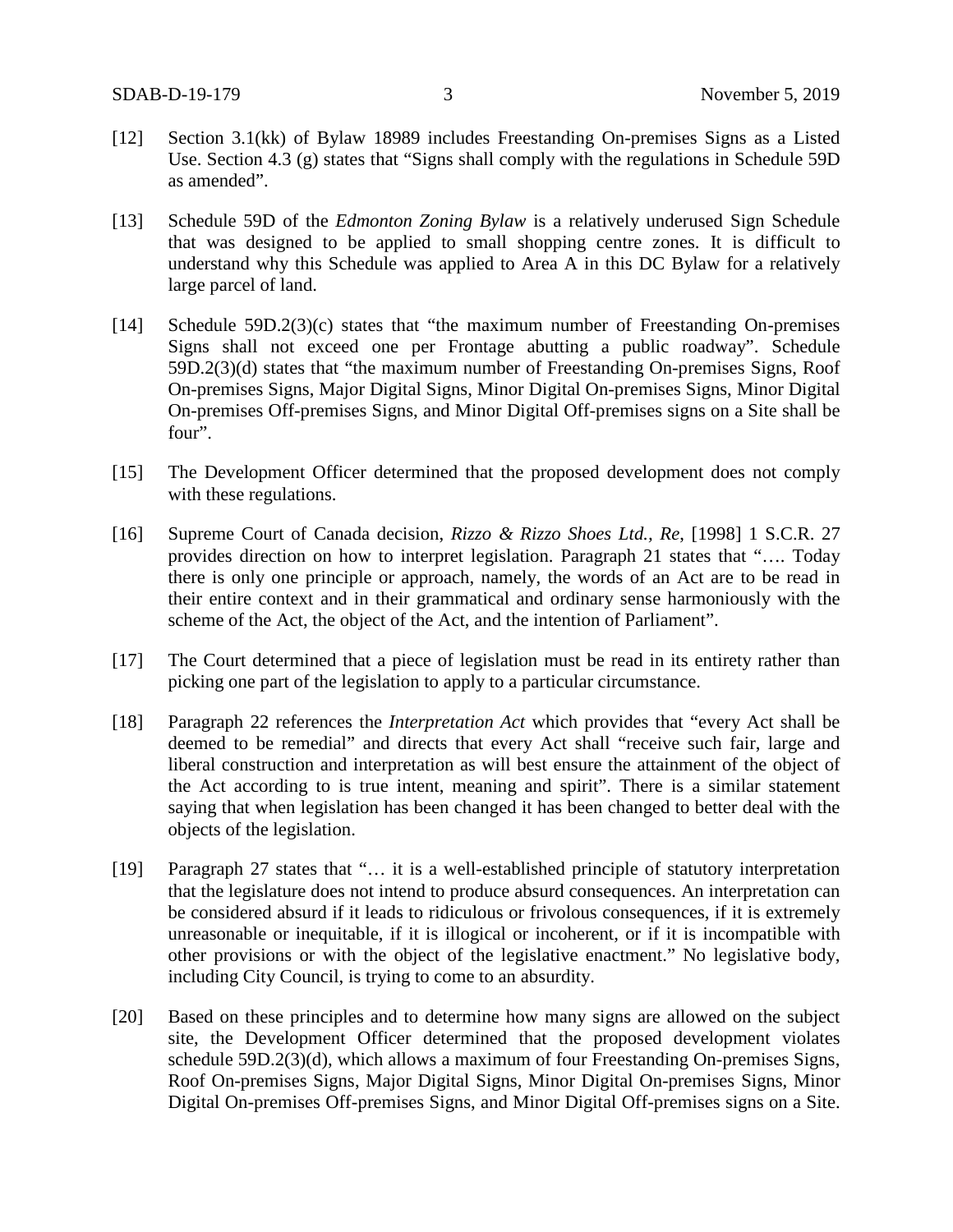The Development Officer concluded that there are already two Freestanding On-premises and one Minor Digital On-premises Signs on the Site. The proposed two Freestanding On-premises Signs therefore exceed the maximum of four Signs allowed by one.

- [21] However the Development Officer erred by not considering the special definition of Site that applies to Signs. City Council adopted a special definition of Site as it relates to Sign applications.
- [22] The General Sign Definitions contained in section 6.2 of the *Edmonton Zoning Bylaw* states that "Terms and words used in this Bylaw regarding the regulations of signs, unless the context otherwise requires, are defined as follows".
- [23] Section 6.2(9) states that "Frontage Signs means the Site perimeter boundaries abutting public road right-of-way other than a Lane". Section 6.2(26) states that "Site Signs means single or cumulative collection of properties forming a developable parcel that share accesses or traffic circulation that is not a public road right-of-way. This includes multiple occupancy business developments under a bare land condominium".
- [24] An aerial photograph of the area was referenced to illustrate that there are three contiguous parcels of land in the vicinity. The subject Site, the largest parcel is owned by Forster Harvard. One of the Sites located immediately to the south is owned by Lehndorff Canada and the other Site is owned by Walmart. The Development Officer determined that the proposed two new Signs do not comply with Schedule 59 because of the three existing Signs on the Lehndorff Site and those three Signs count against the total allowance of four Signs for the subject Site.
- [25] This cannot be the case in any reasonable, equitable or non-absurd reading of Schedule 59D. A small Site cannot dictate how many signs are allowed on a Site as large as the subject Site and the definitions contained in the *Edmonton Zoning Bylaw* make that clear. The Appellant cannot go to the owners of the Lehndorff Site and ask for advertising space on their Sign. Therefore, it cannot be the case that the smaller Site dictates what happens on the rest of the Sites around it.
- [26] Therefore the definition of Site Signs contained in Section 6.2(26) of the *Edmonton Zoning Bylaw* becomes very important. It refers to a single or cumulative collection of properties forming a developable parcel. The word "parcel" is key to understanding the misinterpretation of this section by the Development Officer.
- [27] Section 6, General Definitions of the *Edmonton Zoning Bylaw,* states that "terms and words in this Bylaw which are defined in the *Municipal Government Act*, 1994, have the meaning expressed in that Act".
- [28] Section 1(1)(v)(i) of the *Municipal Government Act* defines a "parcel of land" as "where there has been a subdivision, any lot or block shown on a plan of subdivision that has been registered in a land titles office".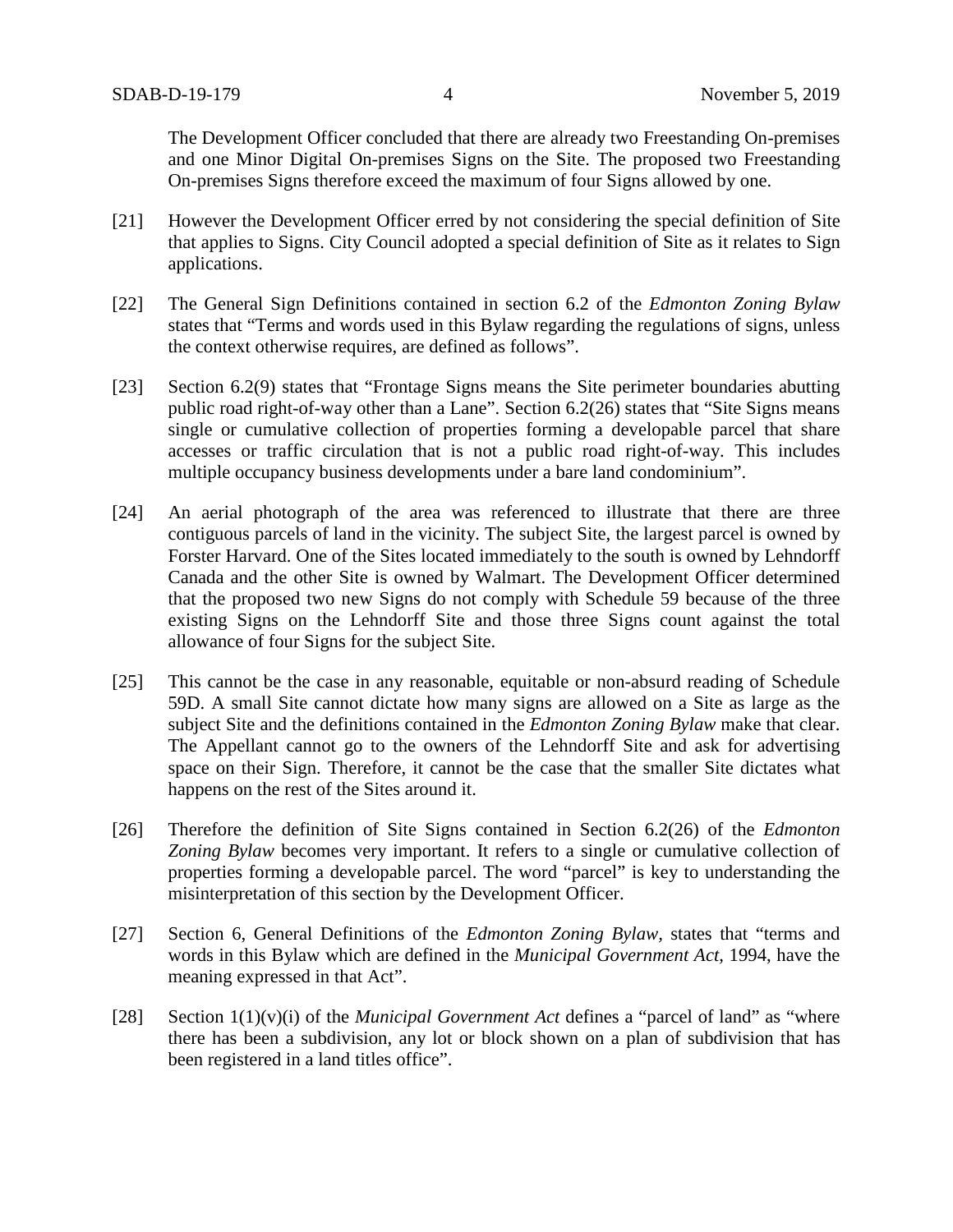- [29] What the *Municipal Government Act* means by a "parcel" is a titled lot. If that is the case then the notion of how many Signs you can have on a Site starts to make sense. It does not mean that the smaller parcel can control the larger parcel next door or steal the Sign rights of the larger parcel because the definition of Site Signs in the *Edmonton Zoning Bylaw* references titled areas. There are three separate Certificates of Title for all three parcels of land.
- [30] The proposed development complies with Schedule 59D.2(3)(d) of the *Edmonton Zoning Bylaw*. The proposed application is for two of the four Signs allowed on this parcel.
- [31] In response to a question, Mr. Murphy clarified that the subject Site could be subdivided which would allow more signs on the land. However, the Appellant is looking for Signs to identify the businesses in the shopping center, not third party advertising signs. Schedule 59D also contains a minimum 30-metre radial separation distance between Signs which limits the number of Signs.
- [32] The second reason of refusal poses an interesting question. Schedule 59D.2(3)(c) states that "the maximum number of Freestanding On-premises Signs shall not exceed one per Frontage abutting a public roadway".
- [33] This wording of this regulation is strange based on the definitions contained in the *Edmonton Zoning Bylaw*. A Frontage Sign is defined as "the Site perimeter boundaries abutting a public road right-of-way other than a Lane", while Schedule 59D.2(3)(c) says that the number of Signs shall not exceed one per Frontage abutting a public roadway. Very specific language was used to depart from the definition or perhaps it is just the result of poor drafting.
- [34] The words "the maximum number of Freestanding On-premises Signs shall not exceed one per Frontage abutting a public roadway" is capable of two readings. It may be interpreted to mean that for each frontage you can only have one Sign on that frontage, which is how the Development Officer interpreted it. However, it can also be interpreted to mean that the regulation is trying to limit the number of Signs on the Site, not the number of Signs adjacent to the public roadway.
- [35] Because it is so badly worded, it was his opinion it creates an ambiguity. It would have been simple to say that only one Sign is permitted on each frontage of the Site. Instead it says that the maximum number of Freestanding On-premises Signs shall not exceed one per frontage abutting a public roadway. This must mean something different than you can only have one Sign on the frontage. Because if that was the intent, then that is what the regulation would say. The difficulty is that this language does not appear anywhere else in the *Edmonton Zoning Bylaw*, it is a stand-alone provision.
- [36] An aerial map was referenced to illustrate the size of the subject Site with frontage on two public roadways, Whitemud Drive and 17 Street. The question is why the Signs can't be marshalled onto one frontage. Frontage onto Whitemud Drive is not practical because of the speed of passing vehicles and the proximity of the exit. The regulation says that the aggregate number of signs allowed shall not exceed one per frontage. This Site has two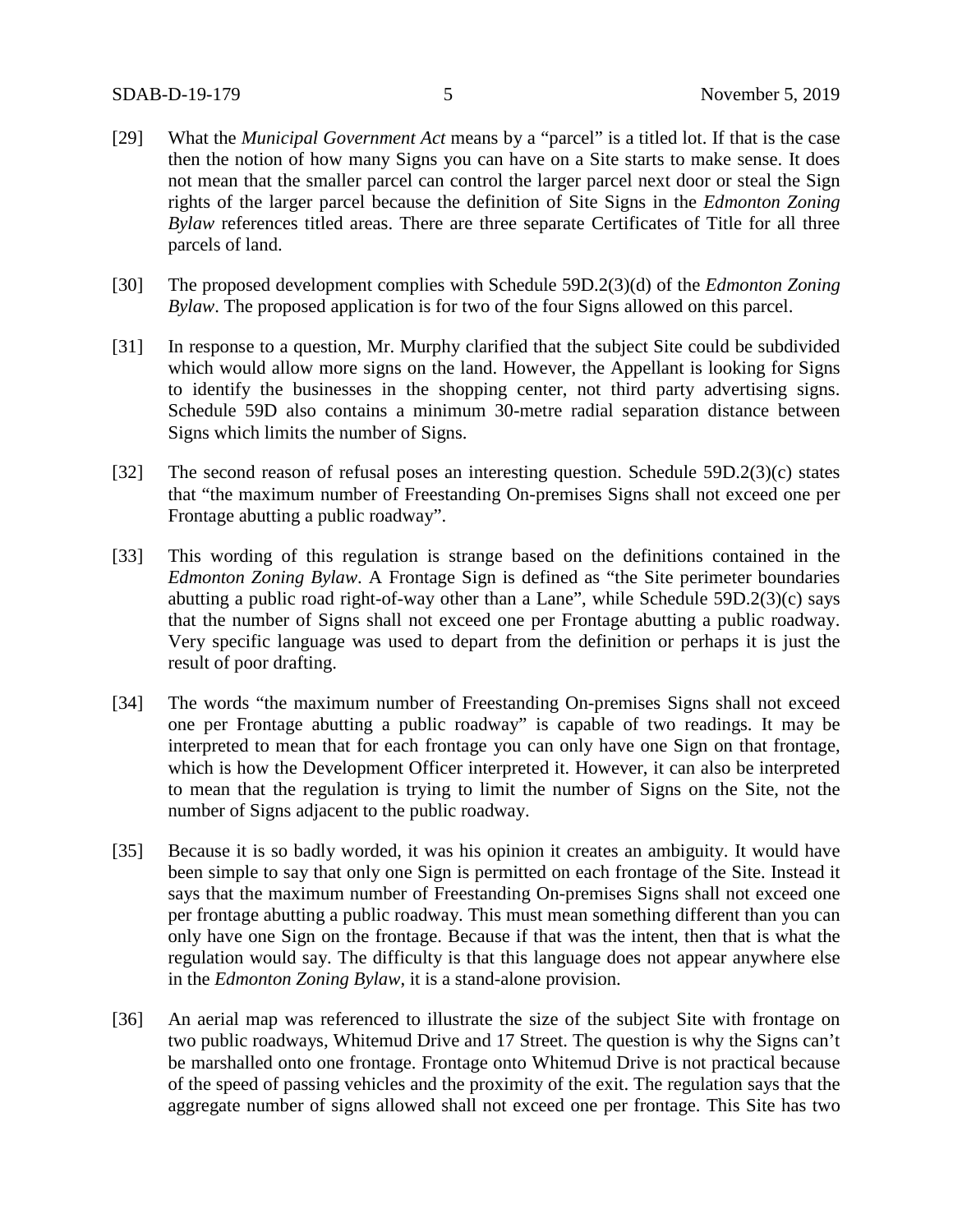frontages abutting a public roadway so two Signs are allowed. The regulation does not restrict where the Signs can be placed.

- [37] It was his opinion that based on this wording there is some room for interpretation based on the size and shape of the subject Site.
- [38] The language regarding the aggregate number of Signs per frontage disappeared from the *Land Use Bylaw* in 1986. Prior to 1986, section 79D.2(f) of the *Land Use Bylaw* stated that "On shopping centre sites districted CNC and planned as part of a residential subdivision, not more than one freestanding sign shall be allowed for each frontage of the shopping centre site". Although the language is still somewhat vague it provides some context as to where the current language originated for a CNC site. The section further states that "The non-changeable copy portion of this sign shall be used to identify the shopping center only and not the name of an individual business. The use of changeable copy shall be allowed on this sign".
- [39] When the City wanted to have the Bylaw read that one Sign was allowed on each frontage as opposed to the aggregate number of Signs allowed on the Site, the regulation was very specific. Now something different appears in the *Bylaw*, something designed to remedy a problem. The *Bylaw* regulation was amended and now states that the maximum number of Freestanding On-premises Signs shall not exceed one per frontage. This unqualified language would only be used in the regulation if it was intended to limit the aggregate number of Signs per Site.
- [40] This proposal is to develop the two Freestanding On-premises Signs that are allowed on this Site on 17 Street frontage. Photographs of the Site were referenced to illustrate the location of the Site and views from 17 Street showing the existing Signs. The existing pylon shopping centre identification Sign for the Dreams Centre Site located immediately south of the subject Site is oriented onto 17 Street. The development permit application for the proposed Signs was refused by the Development Officer because of this existing Sign. If the Development Officer's interpretation of how many Signs are allowed on the frontage of a Site is correct, how were the two Freestanding Off-premises Signs on the Site immediately to the south that front onto Tamarack Way approved? It was his opinion that the Development Officer who approved these Signs read the section differently and two Signs are allowed on a frontage. It is reasonable particularly when dealing with a large Site.
- [41] Photographs were referenced to illustrate the view from Tamarack Way and 17 Street. The subject Site has an extremely long frontage on the east side of 17 Street. Across the street to the west is the rear, blank wall of a Home Depot building. It is completely reasonable based on the Site context to allow the two proposed Signs to front onto 17 Street.
- [42] An aerial photograph was referenced to illustrate all three Sites with the location of the existing signs identified, specifically the McDonalds Sign, the Petro Can Sign and the identification Sign for the Lehndorff Shopping Centre.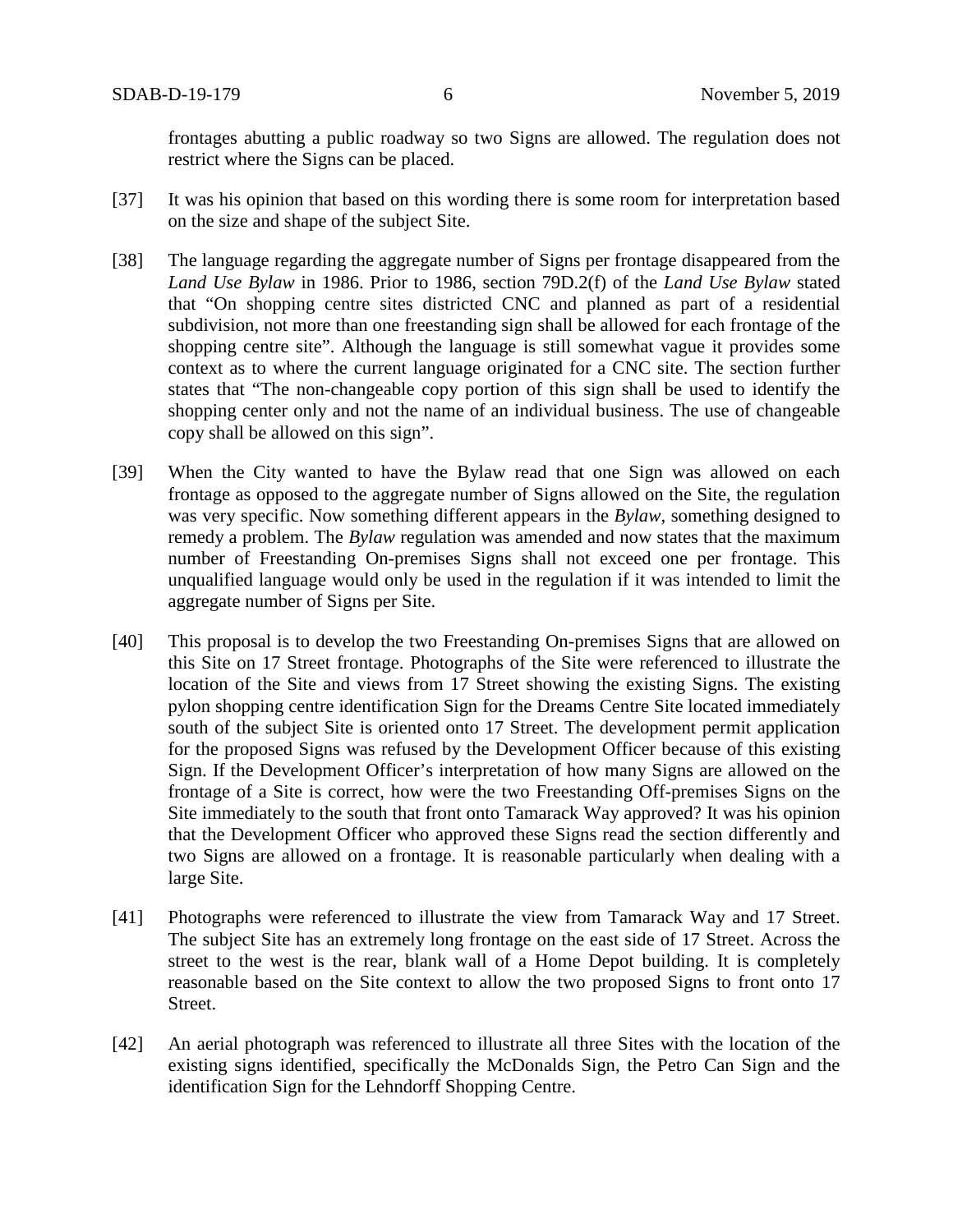- [43] The Development Officer has determined that the existing shopping centre identification Sign precludes any signage for the subject Site fronting onto 17 Street. This is an absurd result based on the decision of the Supreme Court of Canada in *Rizzo & Rizzo Shoes Ltd.*
- [44] There are two Signs on the Tamarack Way frontage without any apparent problem because the Signs were marshalled under Schedule 59D. It is a mystery how these Signs were permitted.
- [45] An aerial map was referenced to illustrate the approximate locations for the proposed Signs. This site is 165 metres deep and can absorb two Signs. In this Zone, a minimum 30-metre separation distance is required between Signs and the maximum number of Onpremises Signs allowed is two and the maximum total number of Signs allowed is four.
- [46] Information regarding a shopping centre located on Ellerslie Road on a Site that is zoned Direct Control was referenced. This Direct Control also allows Freestanding On-premises Signs as a Listed Use and is governed by the development regulations contained in Schedule 59D of the *Edmonton Zoning Bylaw*.
- [47] Photographs were referenced to illustrate that there are three Freestanding On-premises Signs fronting onto Ellerslie Road. It could be argued that the Sign located at the corner fronts onto the intersection. One Sign was allowed per frontage pursuant to Schedule 59D. They were allowed three Signs and they were marshalled so that two of the Signs could be located on the busiest frontage along Ellerslie Road and the third Sign onto the intersection frontage.
- [48] In the instant case, there are only two frontages and the request is to marshal both of the signs onto the 17 Street frontage in a similar manner. If it was allowed for the Ellerslie Road shopping centre Site, which is governed by the same regulations, it is demonstrative of the fact that the suggested interpretation of the regulation makes sense. In the circumstances of a particular Site governed by Schedule 59D this is a rationale and reasonable interpretation of the regulation.
- [49] The regulation states that the maximum number of Freestanding On-premises Signs shall not exceed one per frontage. This is a statement of the aggregate number of Signs allowed, not the number of Signs allowed on a Frontage.
- [50] The Development Officer did not follow the directions of Council because the wrong Bylaw was referenced and secondly the Site was not accurately defined for a Sign application. This resulted in an absurd, inequitable and unfair conclusion. It was wrong and unfair to determine that only one shopping centre identification Sign can be located on this long, 165-metre stretch of roadway that faces nothing but the rear of a Home Depot building.
- [51] It was open to the Development Officer, as it is to the Board, to interpret Schedule 59D.2(3)(c) in such a way to allow this development. While it is open to interpretation under these circumstances there is only one interpretation that is reasonable and equitable and one interpretation that is unfair and not in keeping with the intent of the zoning of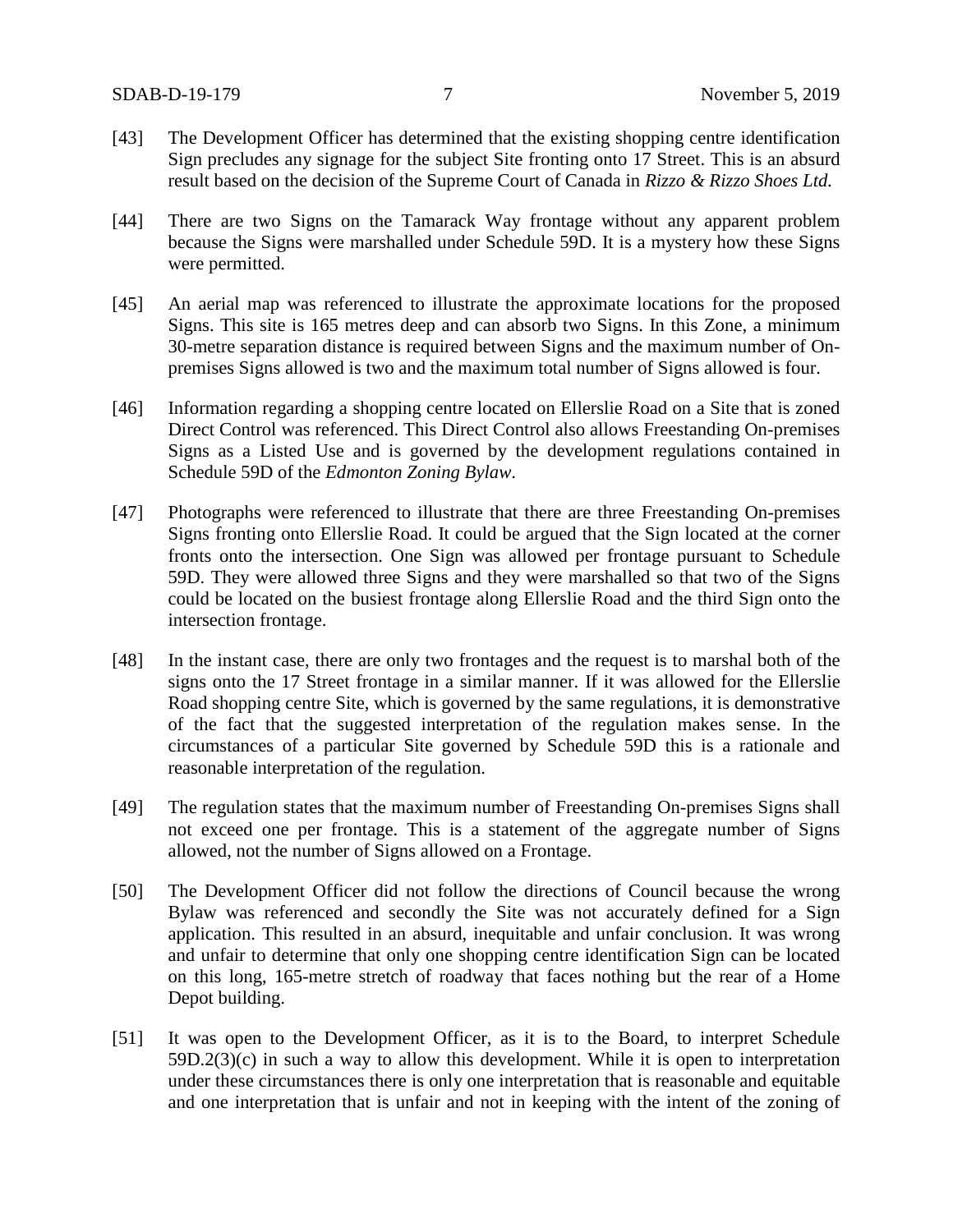this Site. This is a large parcel of land that from a motorist's perspective, only has one visible frontage, which is along 17 Street. It would be fair and equitable to allow two Freestanding On-premises Signs on that frontage.

- [52] Mr. Murphy provided the following information in response to questions from the Board:
	- a) The Sign located in the middle of the Ellerslie shopping centre is designed to pick up traffic on Ellerslie Road. The Sign at the end is oriented in the same direction. It is not oriented to meet the other frontage, it is an Ellerslie Road sign. In this case, the location of one of the proposed signs closest to Whitemud Drive could be considered to front Whitemud Drive if it could resolve the problem. If the Signs at the Ellerslie shopping centre could be marshalled in this manner then the same should apply to the proposed Signs.
	- b) There is a corner cut were traffic exits from 17 Street onto Whitemud Drive. One of the Signs is sited back from that cut off and even though the Sign is oriented to 17 Street, it could be interpreted that it is on the Whitemud Drive frontage.
	- c) All three of the signs at the Ellerslie Shopping Centre site are oriented in the same direction.
	- d) The reason to use frontage as the metric for determining the number of Signs on a Site is because of the size of the Site. Most CNC sites are corner Sites with two frontages. The Sign Schedule was designed for CNC Sites. A Site with more frontages can have more Signs as long as the minimum separation distance is met.
	- e) The only Freestanding On-premises Sign on a shopping centre Site is an identifications sign. It was his opinion that the whole notion behind an aggregate number will depend on frontages. The regulation limits the number of Freestanding On-premises Signs to two but it does not say that they have to be allocated one per frontage.
	- f) If the wording is ambiguous, a practical result should be sought. If the real intent of the Bylaw is to limit a Site of this size to one shopping centre identification Sign then the development permit application should be refused.
	- g) If the Board concludes that only one Sign is allowed for this Site, the property owner would have to consider an amendment to the Direct Control Bylaw because one Sign is not adequate or workable for this Site. It is exactly these circumstances that a narrow reading of the section will result in an inequity.
	- h) The current layout of the shopping centre includes one access point. The location of the Sign located further to the north is in anticipation of an additional entrance.
	- i) The proposed Signs will include business identification for the tenants of the shopping centre.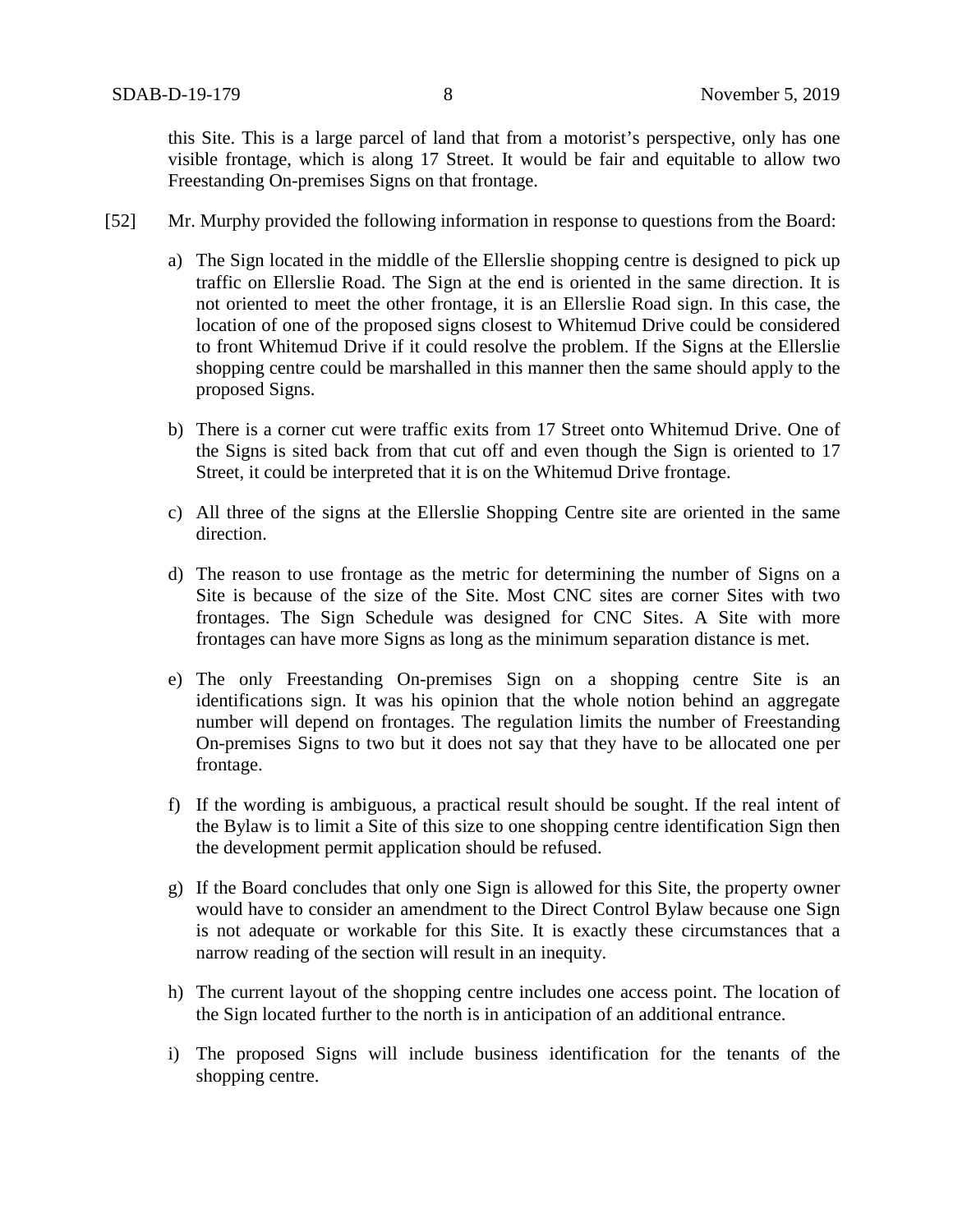- j) The streetscape along 17 Street will not be negatively impacted by the proposed Signs.
- k) The proposed Signs have to be at least 30 metres apart and will be backlit.
- l) The recommended conditions of the Development Officer have been reviewed and are acceptable.
- m) If the Development Officer erred in following the direction of Council, a variance is not required. Because this Direct Control Zone requires compliance with Schedule 59D, based on previous Board decisions and the *Garneau* Court of Appeal decision, the Board does not have any variance power. If a development standard is repeated in the Direct Control Bylaw and if additional variance power is not provided to the Development Officer that applies to the Board as well.
- *ii) Position of the Development Officer, K. Mercier:*
- [53] Ms. Mercier did not attend the hearing but provided a written submission that was considered by the Board.

#### **Decision**

- [54] The appeal is **ALLOWED IN PART** and the decision of the Development Authority is **VARIED**.
- [55] The decision of the Development Authority is varied to allow one Freestanding Onpremises Sign on the 17 Street frontage.

#### **Reasons for Decision**

- [56] This appeal relates to a development permit application to install two Freestanding Onpremises Signs (Grove on 17/Tenant Signs).
- [57] The subject site is zoned DC1 (Bylaw 18989 Area A) Direct Development Control Provision (the "DC Bylaw"). Section 4.3(g) of the DC Bylaw states that Signs shall comply with the regulations in Schedule 59D, as amended.
- [58] The development was refused by the Development Officer because it did not comply with Schedule 59D.2(3)(c) that the maximum number of Freestanding On-premises Signs shall not exceed one per Frontage abutting a public roadway and Schedule 59D.2(3)(d) that the maximum number of Freestanding On-premises Signs, Roof On-premises Signs, Major Digital Signs, Minor Digital On-premises Signs, Minor Digital On-premises Offpremises Signs, and Minor Digital off-premises Signs on a Site shall be four.
- [59] Section 685(4)(b) of the *Municipal Government Act* states:

Despite subsections (1), (2) and (3), if a decision with respect to a development permit application in respect of a direct control district is made by a development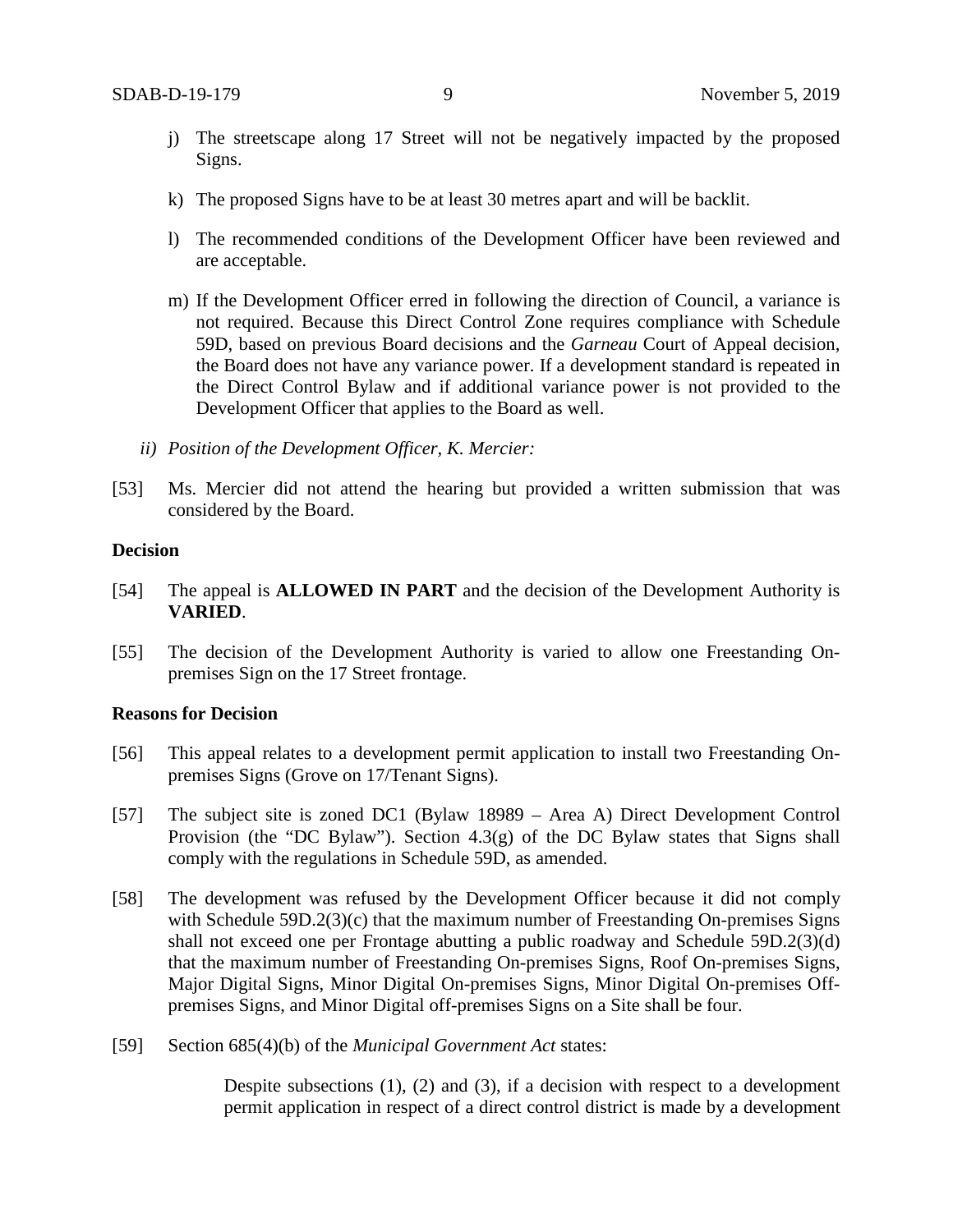authority, the appeal is limited to whether the development authority followed the directions of council, and if the subdivision and development appeal board finds that the development authority did not follow the directions it may, in accordance with the directions, substitute its decision for the development authority's decision.

- [60] Accordingly, the authority of the Board is restricted to determining whether or not the Development Officer followed the directions of Council. The DC Bylaw does not grant any variance power to the Development Officer. This means that the Board also does not have any variance power.
- [61] The Appellant argued that the Development Officer did not follow the directions of Council because an earlier version of the DC Bylaw was referenced in the Development Officer's written submission. However, the Board finds that even though the most up-todate Bylaw was not referenced, the Development Officer correctly determined that the proposed development was subject to the development regulations contained in Schedule 59D the interpretation of which is the only matter at issue in this appeal.
- [62] The first issue is whether the proposed two Freestanding On-premises Signs exceeds the number of Signs allowed on the Site. Section 59D.2(3)(d) of the *Edmonton Zoning Bylaw* states that:

the maximum number of Freestanding On-premises Signs, Roof On-premises Signs, Major Digital Signs, Minor Digital On-premises Signs, Minor Digital Onpremises Off-premises Signs, and Minor Digital Off-premises signs on a Site shall be four

- [63] When evaluating the application, the Development Officer concluded that the Site where the Signs are to be located included 801 Tamarack Way NW. This land has been developed and is directly south and abutting the undeveloped land where the Appellant wants to erect the two Signs that are the subject of this appeal. When the Appellant's land is developed, it will share traffic circulation with the land at 801 Tamarack Way NW.
- [64] Although the Development Officer did not reference the definition of Site Signs in her refusal, it appears to have been a factor in her decision. Section 6.2(26) of the *Edmonton Zoning Bylaw* states:

Site Signs means single or cumulative collection of properties forming a developable parcel that share accesses or traffic circulation that is not a public road right-of-way. This includes multiple occupancy business developments under a bare land condominium.

[65] It seems that, because the land immediately to the south will share traffic circulation after the Appellant's land is developed, the Development Officer concluded that it was part of the same Site referred to in Section 59D.2(3)(d). The result was that the existing Signs on 801 Tamarack Way had the effect of limiting the number of Signs that could be developed on the Appellant's land.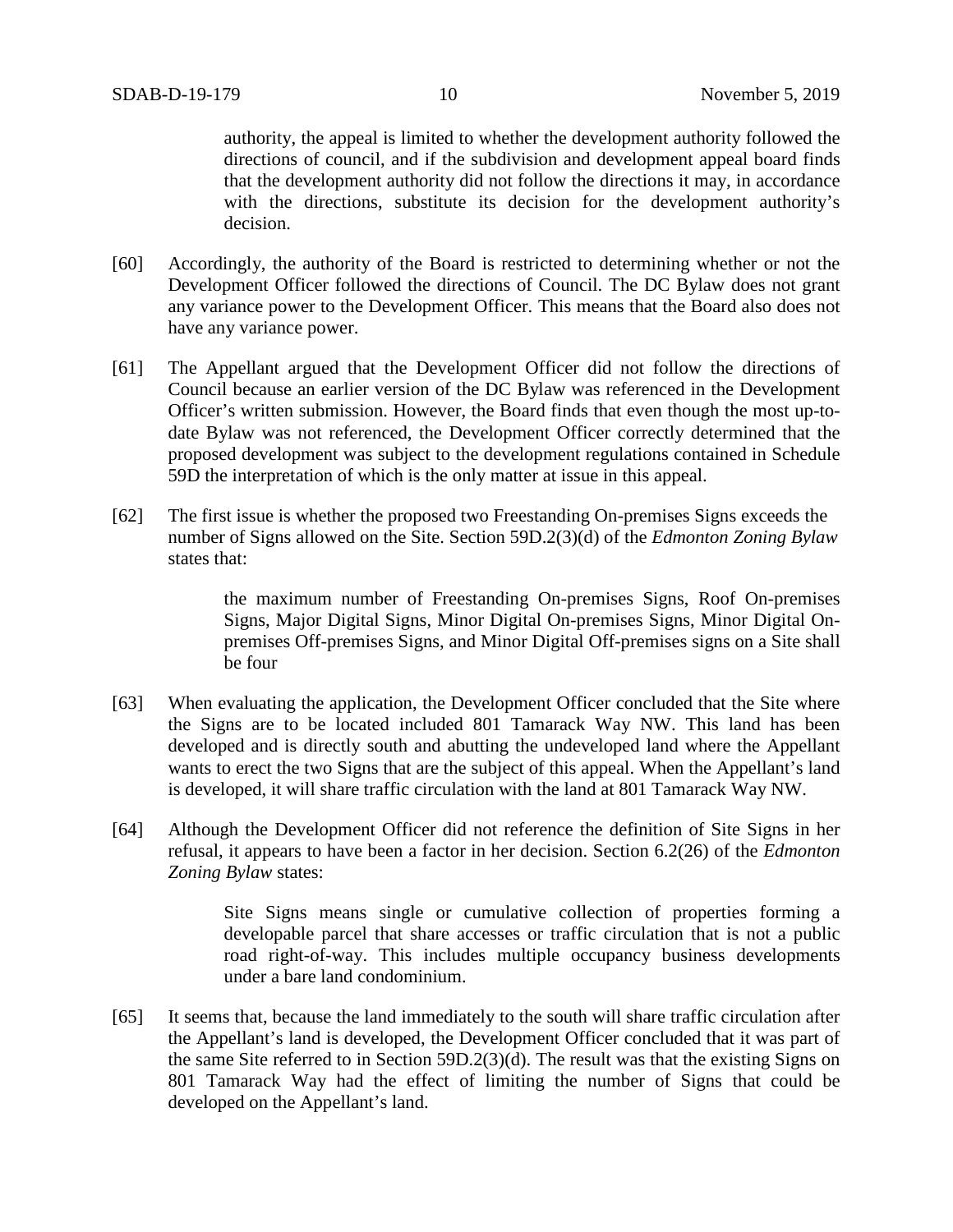[66] However, since the Site Signs definition specifically makes reference to a "developable parcel" of land, the Board has to determine what constitutes a parcel of land. Section 6 of the *Edmonton Zoning Bylaw* states that:

> Terms and words in this Bylaw which are defined in the *Municipal Government Act*, 1994, have the meaning expressed in that Act.

[67] Section 1(1)(v)(i) of the *Municipal Government Act* states that:

"Parcel of land" means where there has been a subdivision, any lot or block shown on a plan of subdivision that has been registered in a land titles office.

- [68] In this case, the parcel of land located immediately south of the Appellant's land does have a separate Certificate of Title from the subject land. Accordingly, the Board concludes that, because the Appellant's Site is a separate parcel pursuant to the definition contained in the *Municipal Government Act*, the number of Site Signs is not limited by the number of existing Signs on the parcel of land located immediately to the south. The Development Officer did not follow the directions of Council when she misinterpreted the legislation.
- [69] The second issue is the application of Section 59D.2(3)(c) of the *Edmonton Zoning Bylaw* which states that:

The maximum number of Freestanding On-premises Signs shall not exceed one per Frontage abutting a public roadway.

- [70] The Appellant wants to develop two Freestanding On-premises Signs on 17 Street. The Development Officer concluded that, although the subject Site has two frontages, one on 17 Street and one on Whitemud Drive, there could only be one Freestanding On-premises Sign on 17 Street. Since the land to the south already has one such Sign, the Appellant cannot have any.
- [71] Because the Board has concluded that the subject Site is a separate parcel of land from the Site to the south, none of the existing Signs, including the Freestanding On-premises Sign located on 17 Street, have any impact on the number of Freestanding On-premises Signs allowed on the subject Site.
- [72] The only issue left for the Board to consider is the meaning of section 59D.2(3)(c) in terms of the number of Freestanding On-premises Signs on the subject Site that are allowed to front onto 17 Street.
- [73] The Appellant argued that the wording of this regulation is ambiguous and that it is either attempting to limit the number of Freestanding On-premises Signs allowed on any given Site frontage or to limit the maximum number of Freestanding On-premises Signs on the entire Site. The Appellant referred to the Supreme Court of Canada case of *Rizzo & Rizzo Shoes Ltd.* [1998] 1 S.C.R. 27, which cited *The Interpretation of Legislation in Canada*  (2nd ed. 1991):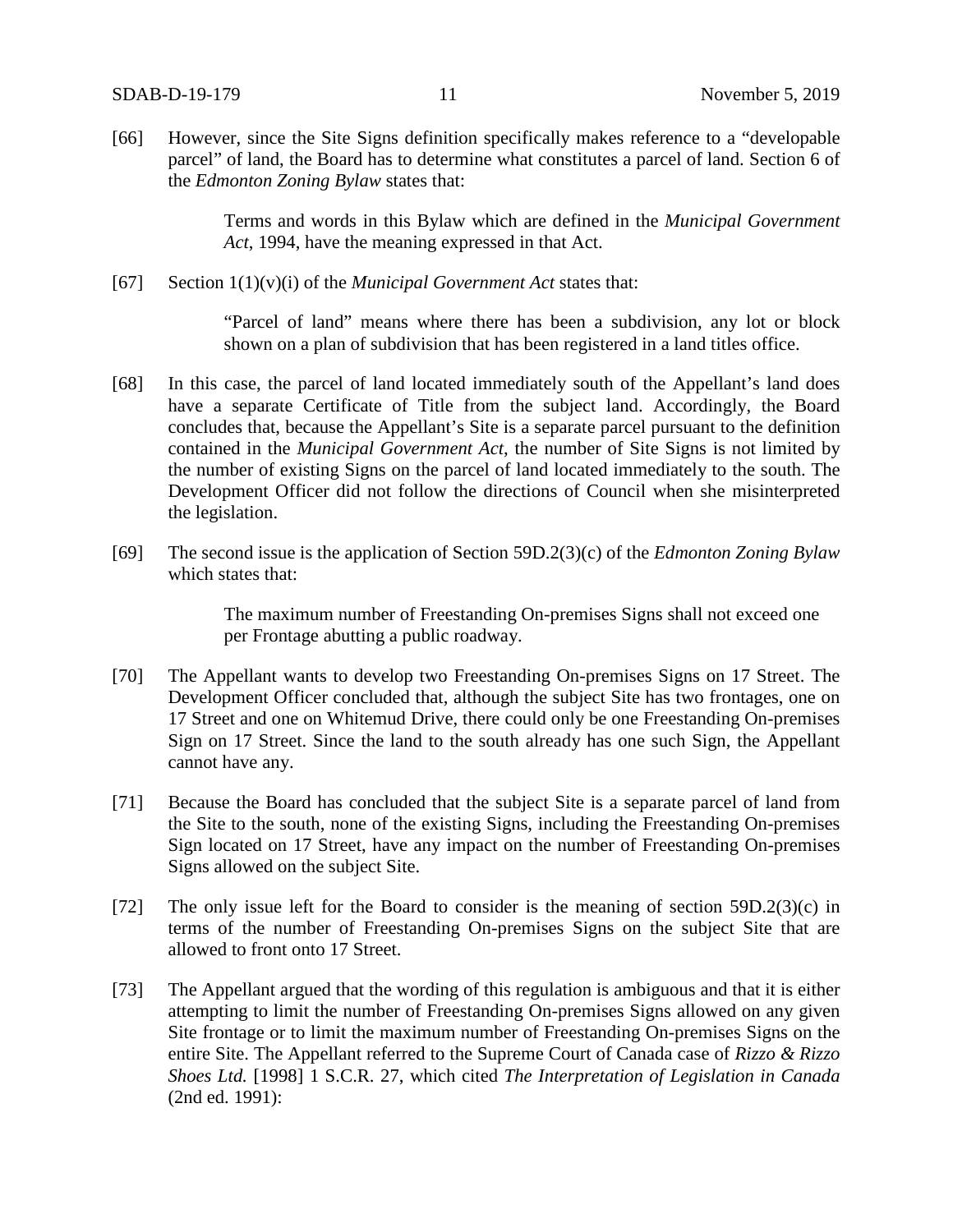"Today there is only one principle or approach, namely, the words of an Act are to be read in their entire context and in their grammatical and ordinary sense harmoniously with the scheme of the Act, the object of the Act, and the intention of Parliament." Based on that principle, the Appellant submitted that the only fair and equitable interpretation was that, since its Site had two frontages, it was allowed two Freestanding On-premises Signs and it could locate both of them on 17 Street.

- [74] The Board disagrees. Considering the entire context of the Sign regulations in the *Edmonton Zoning Bylaw*, the Board concludes that the intent of the regulations is to limit the proliferation of Signs and the impact of Signs. This is done by limiting such things as Sign types, sizes, locations, numbers and separation distances. Given that context, when Section 59D.2(3)(c) says "The maximum number of Freestanding On-premises Signs shall not exceed one per Frontage abutting a public roadway" the most reasonable interpretation is that the intent is to limit the number of Freestanding On-premises Signs on any given frontage. The grammatical and ordinary sense of the words "one per frontage abutting a public roadway" is that there should only be one Sign allowed on each frontage. A Site with four frontages should not be able to put four Signs on a single frontage. Doing so could result in an undesirable impact. The intent of the Section is not to limit the number of such Signs on a Site as submitted by the Appellant; there are other regulations that do that.
- [75] Accordingly, the Board has determined that, although the subject Site has two Frontages, only one Freestanding On-premises Sign is allowed per Frontage. Therefore, both of the proposed Freestanding On-premises Signs cannot be installed on 17 Street.
- [76] Although this is an undesirable result from the Appellant's point of view, it is not a ridiculous or frivolous consequence, nor is it unreasonable or inequitable. Having said that, if the Board's discretion had not been limited by Section 685(4)(b) of the *Municipal Government Act* and if it had the variance power in Section 687(3)(d), it would have granted a variance to Section 59D.2(3)(c) to allow both proposed Signs on 17 Street given the length of that frontage and the nature of the surrounding development.
- [77] The Appellant referred to another development in a Direct Control District that was subject to Sign Schedule 59D. That Site has three Freestanding On-premises Signs oriented to face a single roadway. The Appellant argued that this showed that Section 59D.2(3)(c) could be interpreted to allow more than one such Sign per frontage. The Board concludes that that Site has three frontages and that each Sign is located on its own frontage.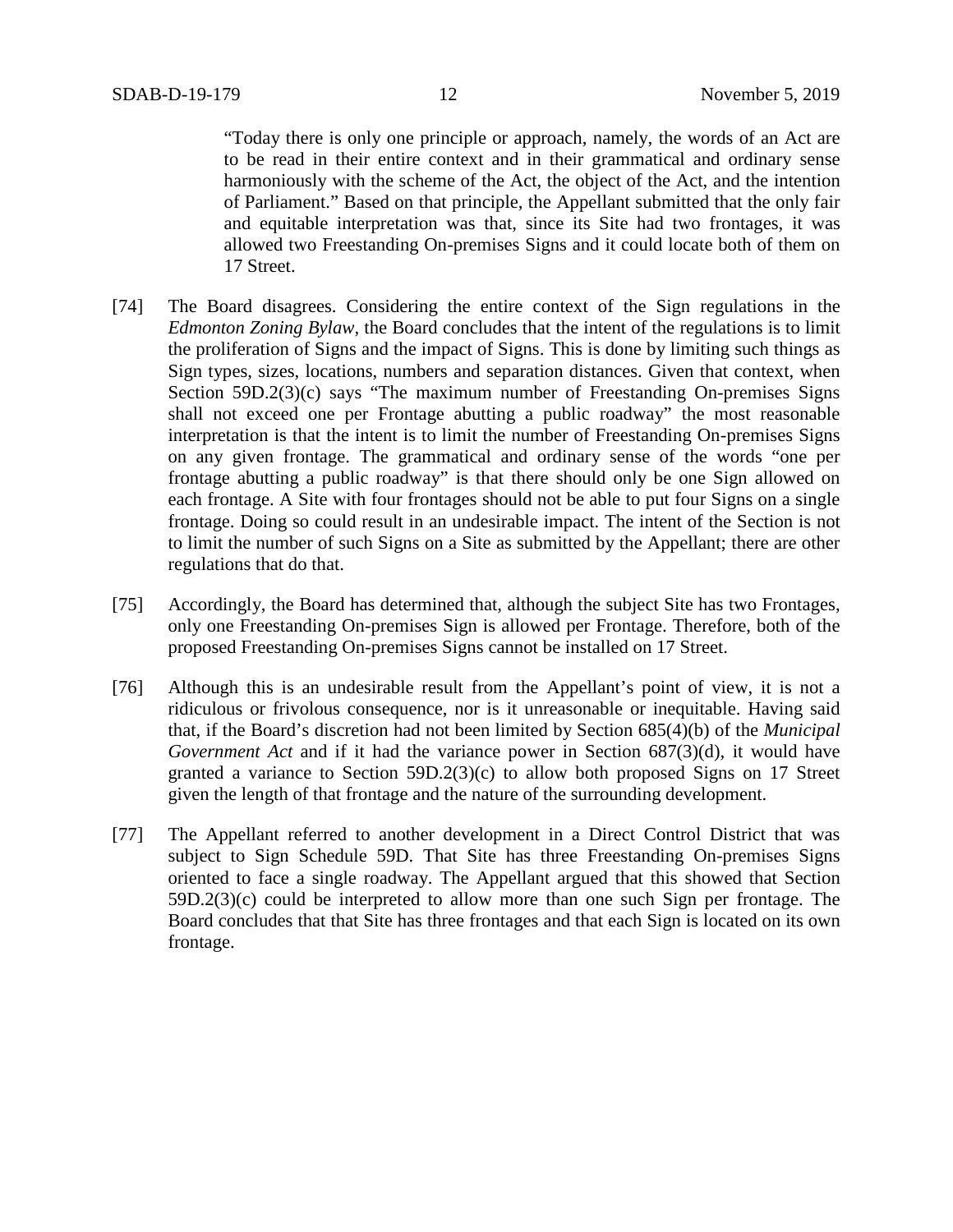[78] The Board notes that the Appellant declined to indicate which of the two proposed sign locations would be the preferred location if only one were allowed. Therefore, the Board will not comment on which location is allowed. If the Appellant wishes to develop one of the Signs, the Appellant will be required to submit new plans showing the location of one Freestanding On-premises Sign on the 17 Street frontage in a new Development Permit Application.

Mark Young, Presiding Officer Subdivision and Development Appeal Board